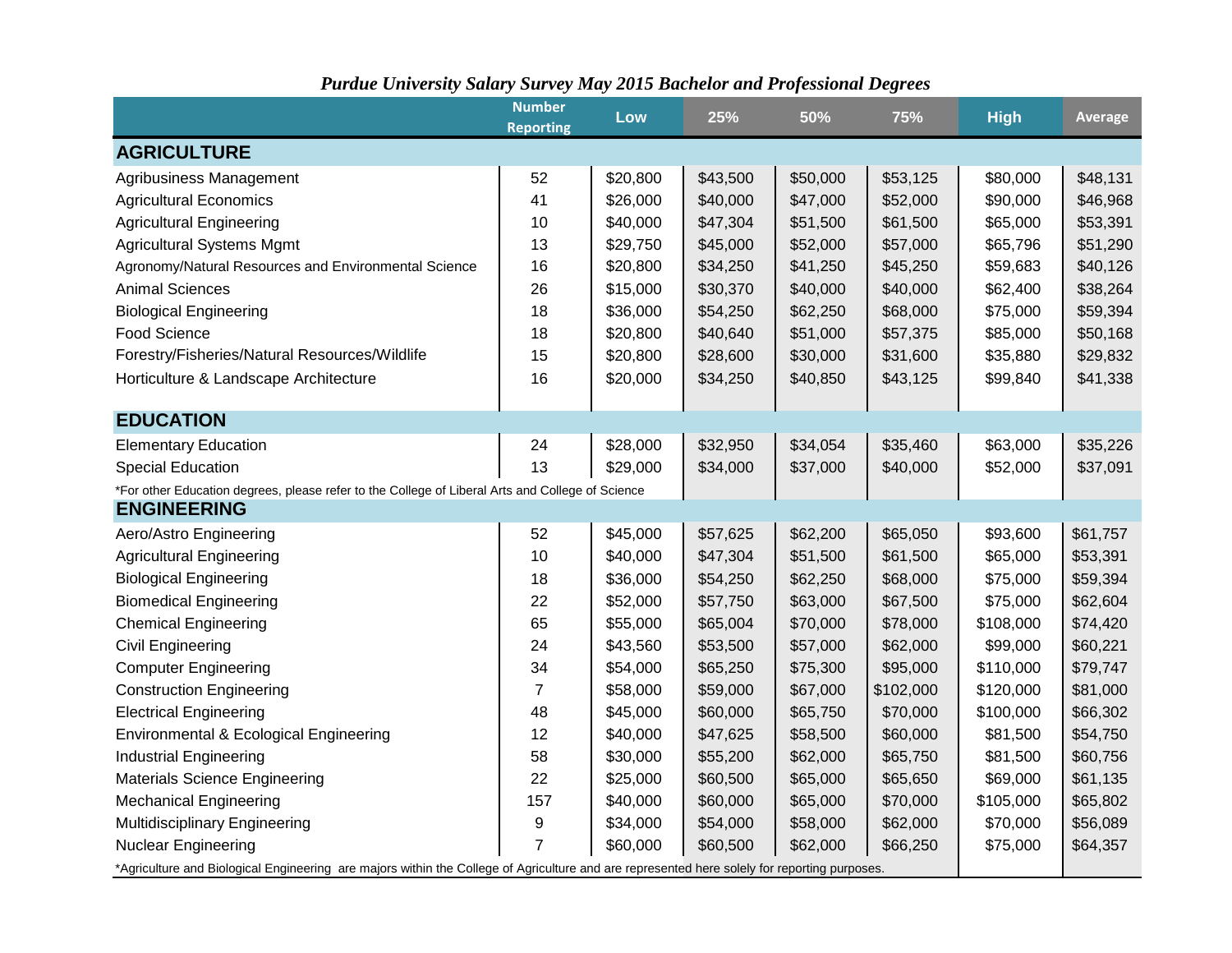|  |  |  |  | <b>Purdue University Salary Survey May 2015 Bachelor and Professional Degrees</b> |  |
|--|--|--|--|-----------------------------------------------------------------------------------|--|
|  |  |  |  |                                                                                   |  |

|                                           | <b>Number</b><br><b>Reporting</b> | Low      | 25%       | 50%       | 75%       | <b>High</b> | <b>Average</b> |
|-------------------------------------------|-----------------------------------|----------|-----------|-----------|-----------|-------------|----------------|
| <b>HEALTH &amp; HUMAN SCIENCES</b>        |                                   |          |           |           |           |             |                |
| Apparel Design and Technology             | 7                                 | \$27,040 | \$29,560  | \$40,000  | \$47,500  | \$95,000    | \$45,166       |
| <b>Dietetics</b>                          | 14                                | \$24,000 | \$36,193  | \$41,350  | \$44,481  | \$50,000    | \$39,586       |
| Financial Counseling & Planning           | $\overline{7}$                    | \$30,000 | \$37,500  | \$40,000  | \$42,500  | \$48,000    | \$39,714       |
| Health & Kinesiology                      | 18                                | \$18,720 | \$29,438  | \$33,100  | \$40,750  | \$55,000    | \$35,155       |
| Health Science Preprofessional            | $\overline{7}$                    | \$24,960 | \$30,500  | \$38,228  | \$49,130  | \$55,000    | \$39,174       |
| <b>Hospitality and Tourism Management</b> | 47                                | \$20,800 | \$37,220  | \$40,000  | \$45,000  | \$55,000    | \$40,575       |
| <b>Human Services</b>                     | 13                                | \$25,958 | \$28,080  | \$31,000  | \$32,240  | \$45,000    | \$31,265       |
| Nursing                                   | 64                                | \$33,450 | \$45,682  | \$49,556  | \$54,310  | \$70,000    | \$49,967       |
| Psychology                                | 20                                | \$20,800 | \$27,040  | \$31,100  | \$38,575  | \$56,000    | \$33,954       |
| Retail Management                         | 15                                | \$29,120 | \$35,180  | \$43,500  | \$46,500  | \$62,500    | \$41,399       |
| Selling & Sales Management                | 49                                | \$20,800 | \$36,000  | \$44,000  | \$52,000  | \$80,000    | \$45,556       |
| Speech, Language and Hearing Sciences     | 10                                | \$25,000 | \$33,250  | \$37,800  | \$43,478  | \$52,000    | \$38,167       |
| <b>LIBERAL ARTS</b>                       |                                   |          |           |           |           |             |                |
| Communication                             | 45                                | \$17,160 | \$30,000  | \$35,000  | \$40,000  | \$72,800    | \$37,311       |
| <b>Political Science</b>                  | $\overline{7}$                    | \$20,800 | \$27,000  | \$34,500  | \$35,835  | \$40,000    | \$31,567       |
| Sociology                                 | 28                                | \$16,640 | \$28,060  | \$35,670  | \$40,881  | \$52,000    | \$35,188       |
| Visual Communication Design               | 14                                | \$24,960 | \$30,250  | \$34,500  | \$37,875  | \$65,000    | \$35,982       |
| <b>MANAGEMENT</b>                         |                                   |          |           |           |           |             |                |
| Accounting                                | 71                                | \$20,000 | \$48,500  | \$50,500  | \$54,000  | \$80,000    | \$50,286       |
| Economics                                 | 22                                | \$24,000 | \$41,250  | \$54,000  | \$65,000  | \$85,000    | \$53,552       |
| <b>Industrial Management</b>              | 14                                | \$29,120 | \$50,250  | \$55,000  | \$60,000  | \$62,500    | \$52,837       |
| Management                                | 78                                | \$30,014 | \$45,000  | \$54,500  | \$60,000  | \$80,000    | \$53,362       |
| <b>PHARMACY</b>                           |                                   |          |           |           |           |             |                |
| <b>Pharmaceutical Sciences</b>            | $\overline{7}$                    | \$21,840 | \$37,500  | \$41,000  | \$49,800  | \$70,000    | \$43,920       |
| PharmD - Residency                        | 53                                | \$36,000 | \$40,000  | \$41,800  | \$45,000  | \$68,000    | \$44,161       |
| PharmD - Retail                           | 72                                | \$73,000 | \$112,500 | \$117,000 | \$117,505 | \$135,304   | \$113,673      |
|                                           |                                   |          |           |           |           |             |                |